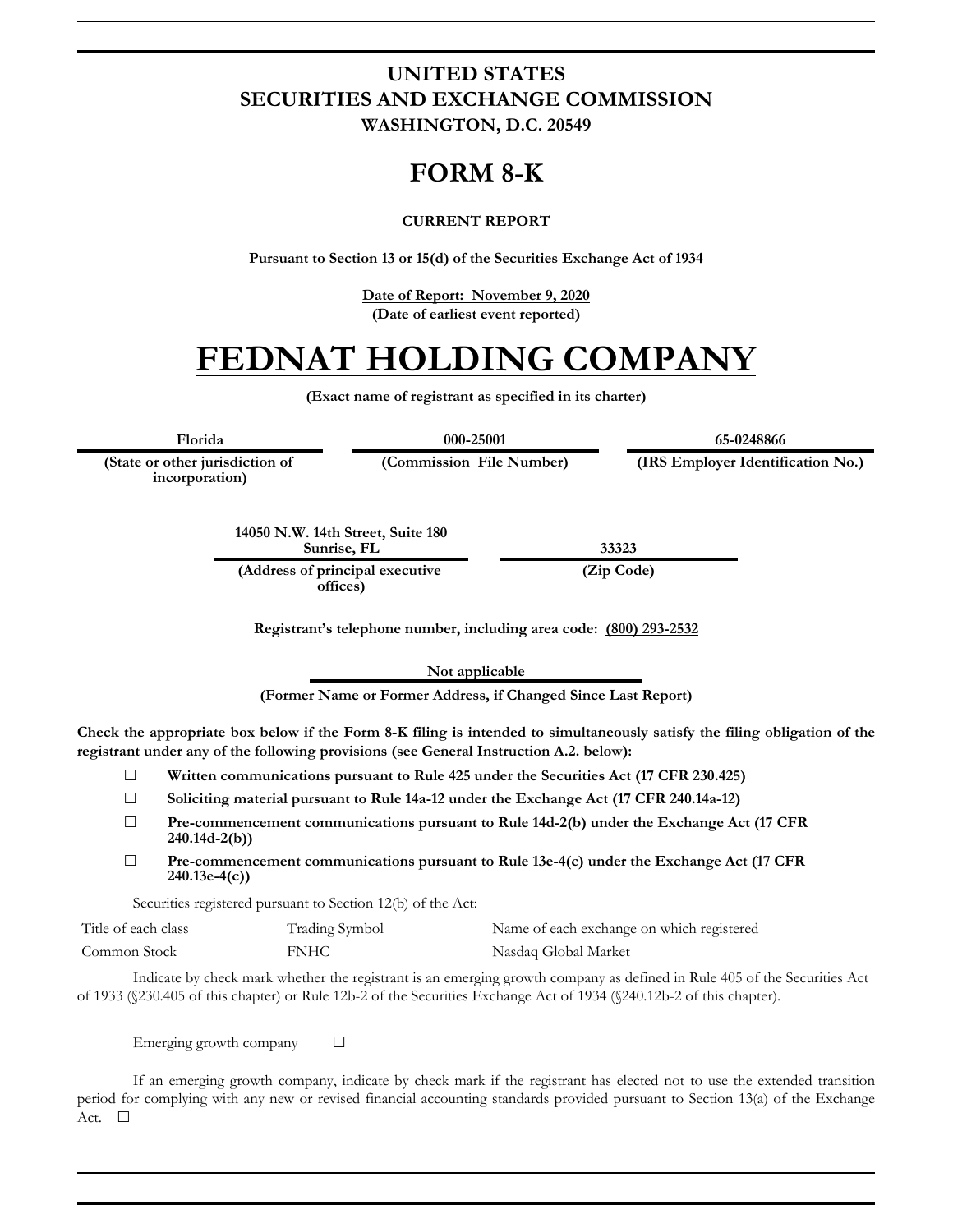#### **Item 7.01. Regulation FD Disclosure.**

On November 9, 2020, FedNat Holding Company (the "Company") has made available on its website (www.fednat.com) the Investor Presentation attached as Exhibit 99.1 (the "Investor Presentation") and incorporated herein by reference. The Company expects the Investor Presentation, in whole or in part, in connection with presentations to investors, analysts and others. The Company disclaims any obligation to correct or update these materials in the future.

The information in this Current Report on Form 8-K and Exhibit 99.1 attached hereto is hereby intended to be furnished and, as provided in General Instruction B.2 of Form 8-K, such information shall not be deemed "filed" for purposes of Section 18 of the Securities Exchange Act of 1934, as amended (the "Exchange Act"), or otherwise subject to the liabilities of that section, and it shall not be deemed incorporated by reference in any filing under the Securities Act of 1933, as amended (the "Securities Act"), or under the Exchange Act, whether made before or after the date hereof, except as expressly set forth by specific reference in such filing to this Current Report on Form 8-K.

The investor presentation attached hereto as Exhibit 99.1 contains statements that may be deemed forward-looking statements within the meaning of Section 27A of the Securities Act and Section 21E of the Exchange Act. These statements are therefore entitled to the protection of the safe harbor provisions of these laws. These statements may be identified by the use of forwardlooking terminology such as "anticipate," "believe," "budget," "contemplate," "continue," "could," "envision," "estimate," "expect," "forecast," "guidance," "indicate," "intend," "may," "might," "outlook," "plan," "possibly," "potential," "predict," "probably," "proforma," "project," "seek," "should," "target," "will," "would," "will be," "will continue" or the negative thereof or other variations thereon or comparable terminology. The Company has based these forward-looking statements on its current expectations, assumptions, estimates and projections. While the Company believes these expectations, assumptions, estimates and projections are reasonable, such forward-looking statements are only predictions and involve a number of risks and uncertainties, many of which are beyond the Company's control. These and other important factors may cause our actual results, performance or achievements to differ materially from any future results, performance or achievements expressed or implied by these forward-looking statements. Management cautions that any such forward-looking statements are not guarantees of future performance, and readers cannot assume that such statements will be realized or that the forward-looking events and circumstances will occur. Factors that might cause such a difference include, without limitation, the risks and uncertainties discussed under "Risk Factors" in the Company's Annual Report on Form 10-K, and discussed from time to time in the Company's reports filed with the Securities and Exchange Commission.

#### **Item 9.01. Financial Statements and Exhibits.**

- (d) Exhibits.
- 99.1 [FedNat Holding Company Investor Presentation Third Quarter 2020.](q320investordeckfinal.htm)
- 104 Cover Page Interactive File (the cover page tags are embedded within the Inline XBRL document).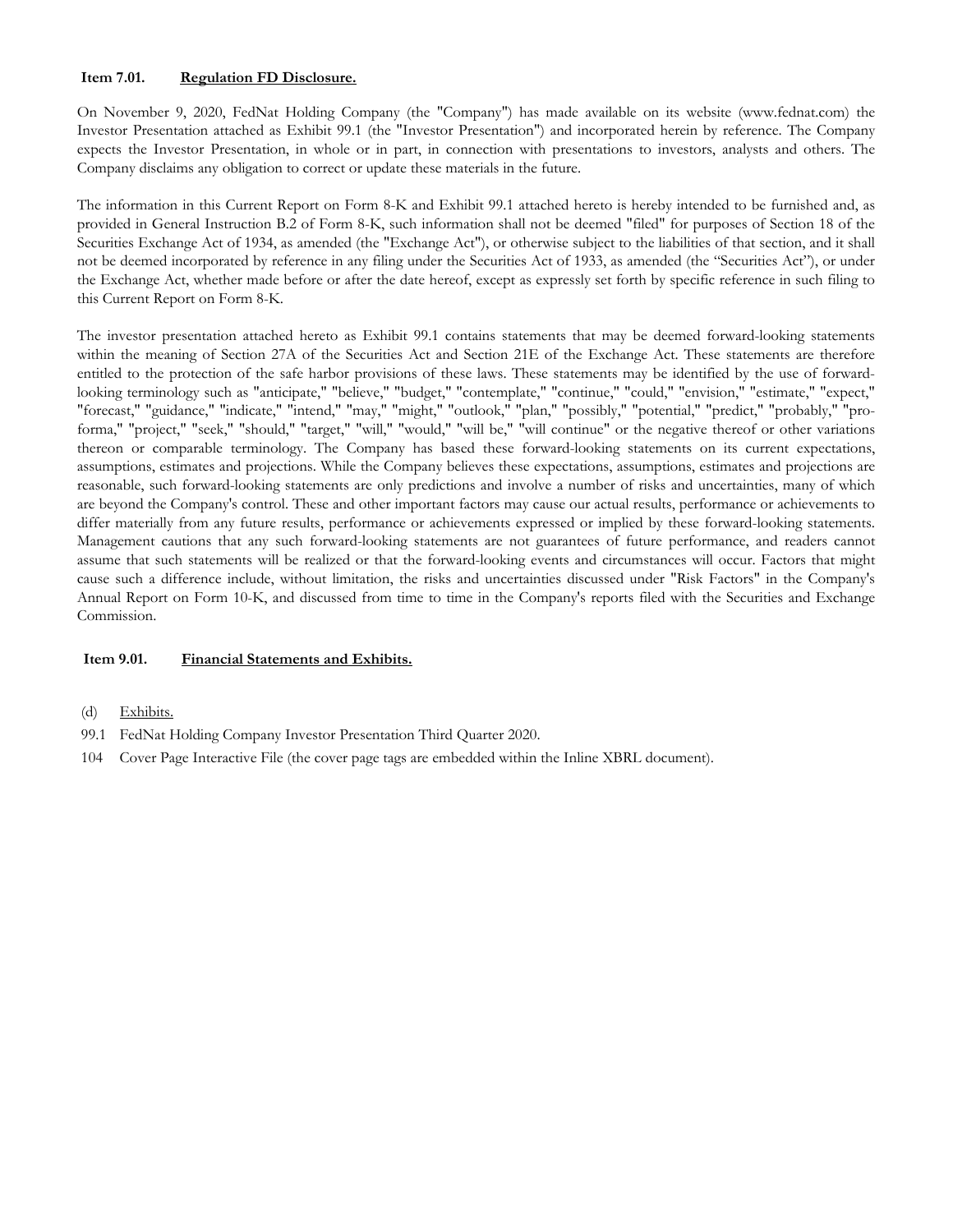#### **SIGNATURES**

Pursuant to the requirements of the Securities Exchange Act of 1934, the registrant has duly caused this report to be signed on its behalf by the undersigned hereunto duly authorized.

#### **FEDNAT HOLDING COMPANY**

Date: November 9, 2020 By: /s/ Ronald A. Jordan

Name: Ronald A. Jordan Title: Chief Financial Officer (Principal Financial Officer)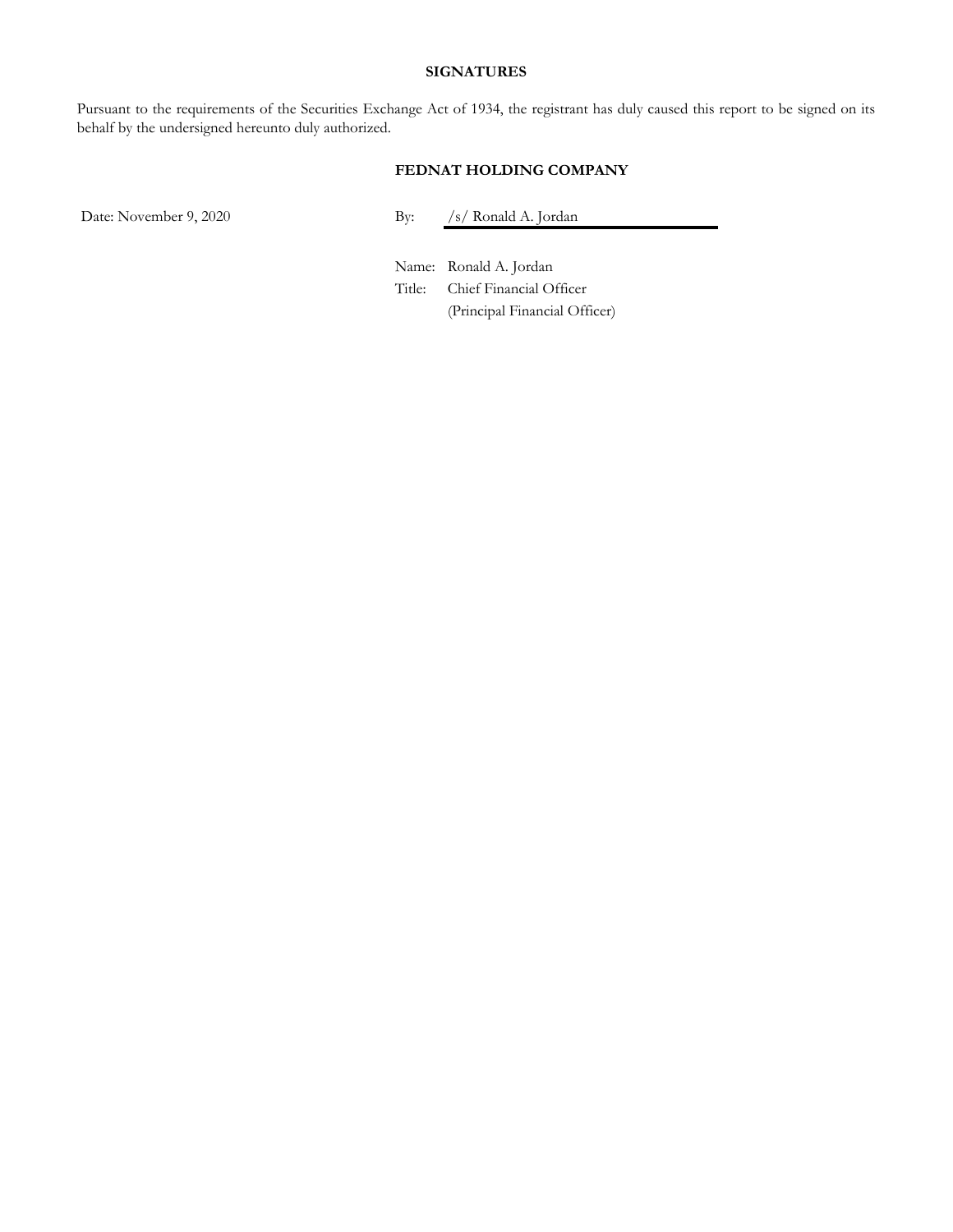# FEDZJNAT

# **FedNat Holding Company**

(NASDAQ: FNHC)

- FedNat Insurance Company
- Maison Insurance Company
- Monarch National Insurance Company

# **Third Quarter 2020**

**NOVEMBER 2020 INVESTOR PRESENTATION**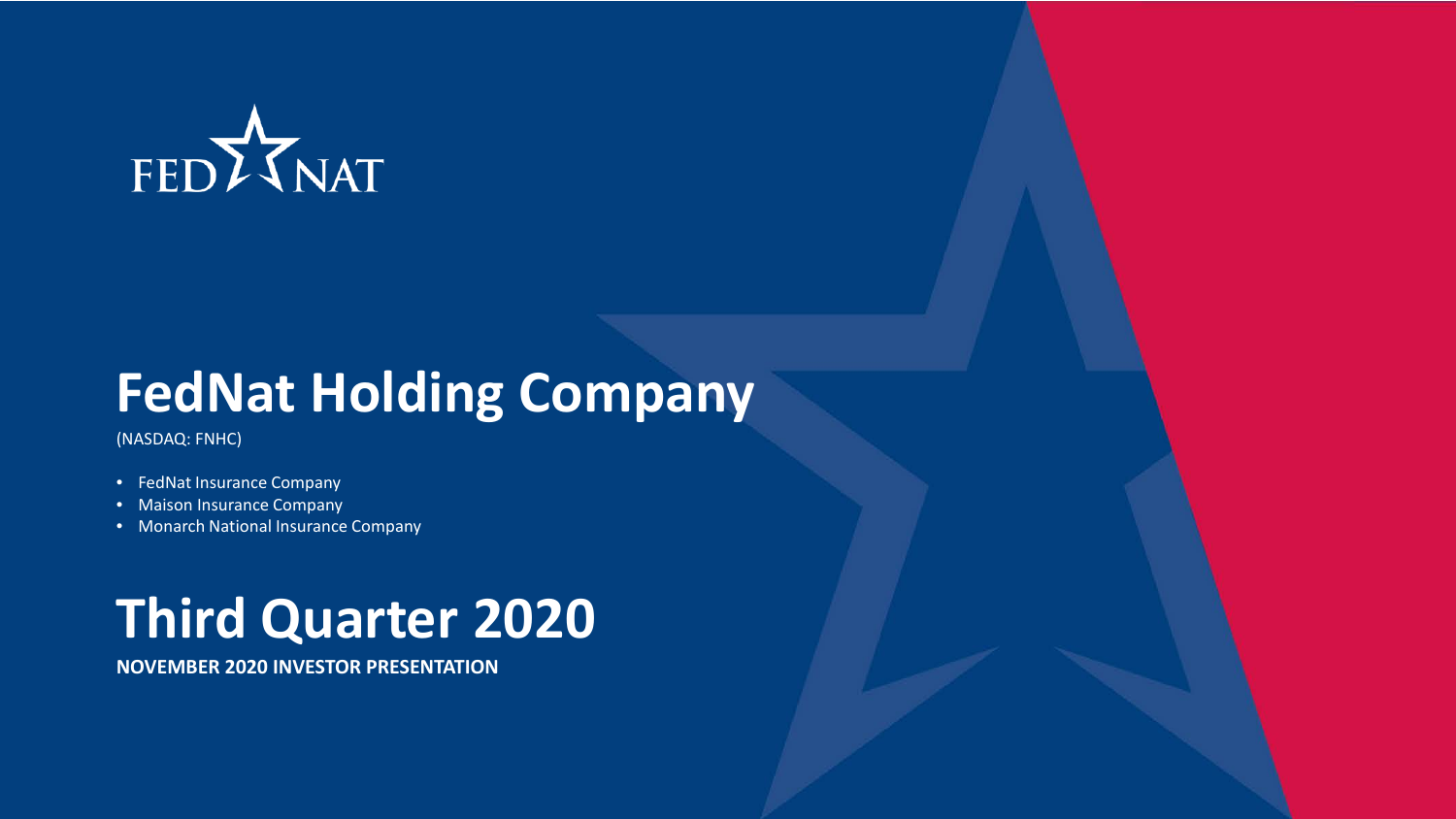### SAFE HARBOR STATEMENT

Safe harbor statement under the Private Securities Litigation Reform Act of 1995:

Statements that are not historical fact are forward-looking statements that are subject to certain risks and uncertainties that could cause actual events and results to differ materially from those discussed herein.

The risks and uncertainties include, without limitation, risks and uncertainties related to estimates, assumptions and projections generally; the nature of the Company's business; the adequacy of its reserves for losses and loss adjustment expense; claims experience; weather conditions (including the severity and frequency of storms, hurricanes, tornadoes and hail) and other catastrophic losses; reinsurance costs and the ability of reinsurers to indemnify the Company; raising additional capital and our compliance with minimum capital and surplus requirements; potential assessments that support property and casualty insurance pools and associations; the effectiveness of internal financial controls; the effectiveness of our underwriting, pricing and related loss limitation methods; changes in loss trends, including as a result of insureds' assignment of benefits; court decisions and trends in litigation; our potential failure to pay claims accurately; ability to obtain regulatory approval applications and requested rate increases, or to underwrite in additional jurisdictions, and the timing thereof; the impact that the results of our subsidiaries' operations may have on our results of operations; inflation and other changes in economic conditions

(including changes in interest rates and financial markets); pricing competition and other initiatives by competitors; legislative and regulatory developments; the outcome of litigation pending against the Company, and any settlement thereof; dependence on investment income and the composition of the Company's investment portfolio; insurance agents; ratings by industry services; the reliability and security of our information technology systems; reliance on key personnel; acts of war and terrorist activities; and other matters described from time to time by the Company in releases and publications, and in periodic reports and other documents filed with the United States Securities and Exchange Commission.

In addition, investors should be aware that generally accepted accounting principles prescribe when a company may reserve for particular risks, including claims and litigation exposures. Accordingly, results for a given reporting period could be significantly affected if and when a reserve is established for a contingency. Reported results may therefore appear to be volatile in certain accounting periods.

Readers are cautioned not to place undue reliance on these forward-looking statements, which speak only as of the date on which they are made. We do not undertake any obligation to update publicly or revise any forward-looking statements to reflect circumstances or events that occur after the date the forward-looking statements are made.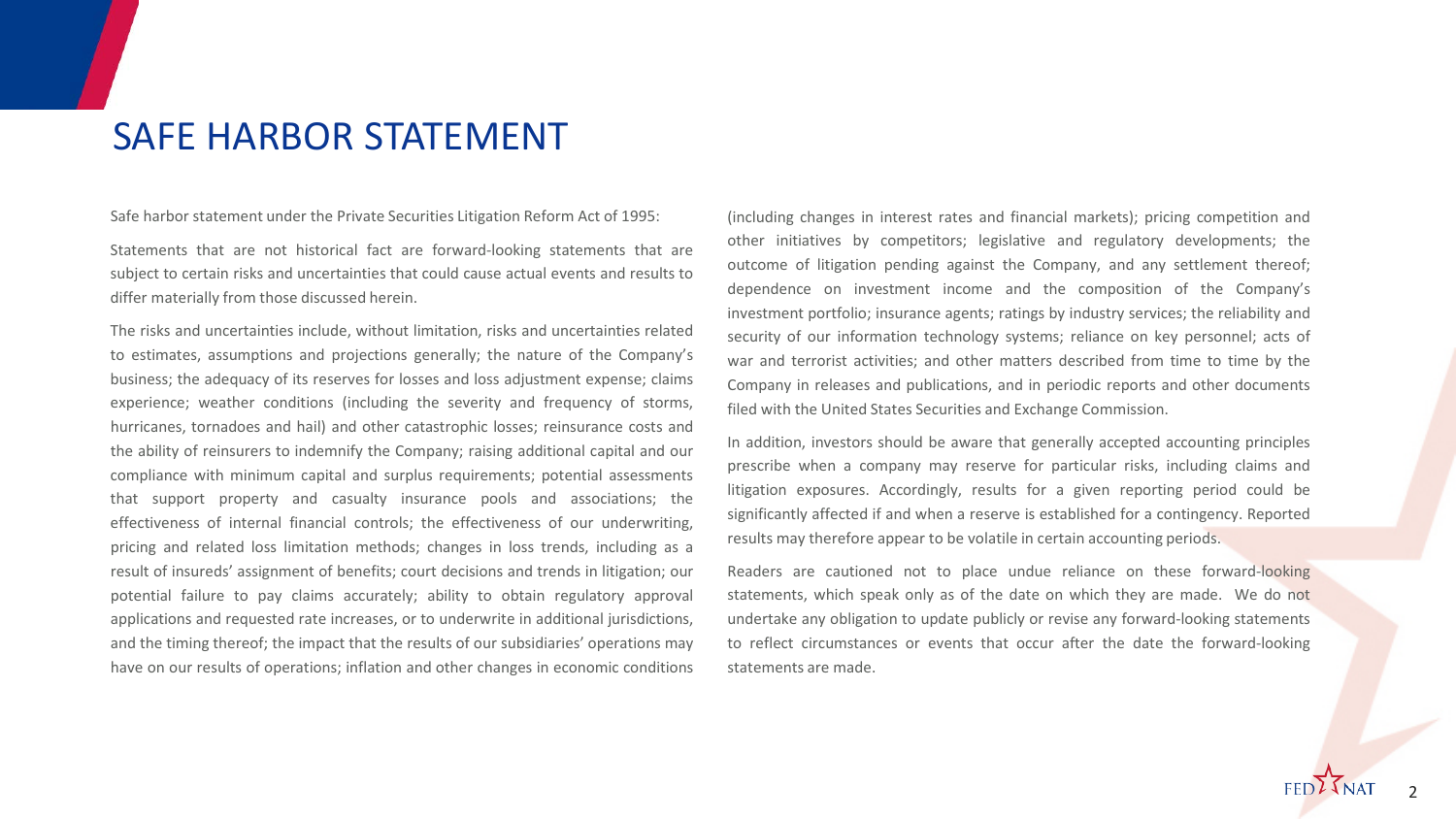### FEDNAT CORPORATE PROFILE

#### **Key Metrics\*:**



| 3Q20 TTM Gross Written<br><b>Premiums</b><br><b>\$709M</b> | <b>Book Value Per Common Share</b><br>\$14.69        | A regional homeowners insurer located in southeastern states,<br>including Florida, Texas, Louisiana, South Carolina, Alabama and<br><b>Mississippi</b>                                                                                                                                                          |  |  |
|------------------------------------------------------------|------------------------------------------------------|------------------------------------------------------------------------------------------------------------------------------------------------------------------------------------------------------------------------------------------------------------------------------------------------------------------|--|--|
| Top<br><b>FL Homeowners Insurer</b>                        | <b>Agency Partnerships</b><br>4,500+                 | <b>Corporate Overview</b>                                                                                                                                                                                                                                                                                        |  |  |
| <b>Cash and Investments</b><br>$\sim$ \$603M               | <b>Demotech Financial</b><br><b>Stability Rating</b> | Leader in Florida homeowner's market<br>Expanded opportunistically in coastal markets outside of Florida<br>Quality book of business with primary focus on underwriting results<br>Strong, large partner agent network and brand recognition<br>Experienced leadership team including newly created COO position |  |  |

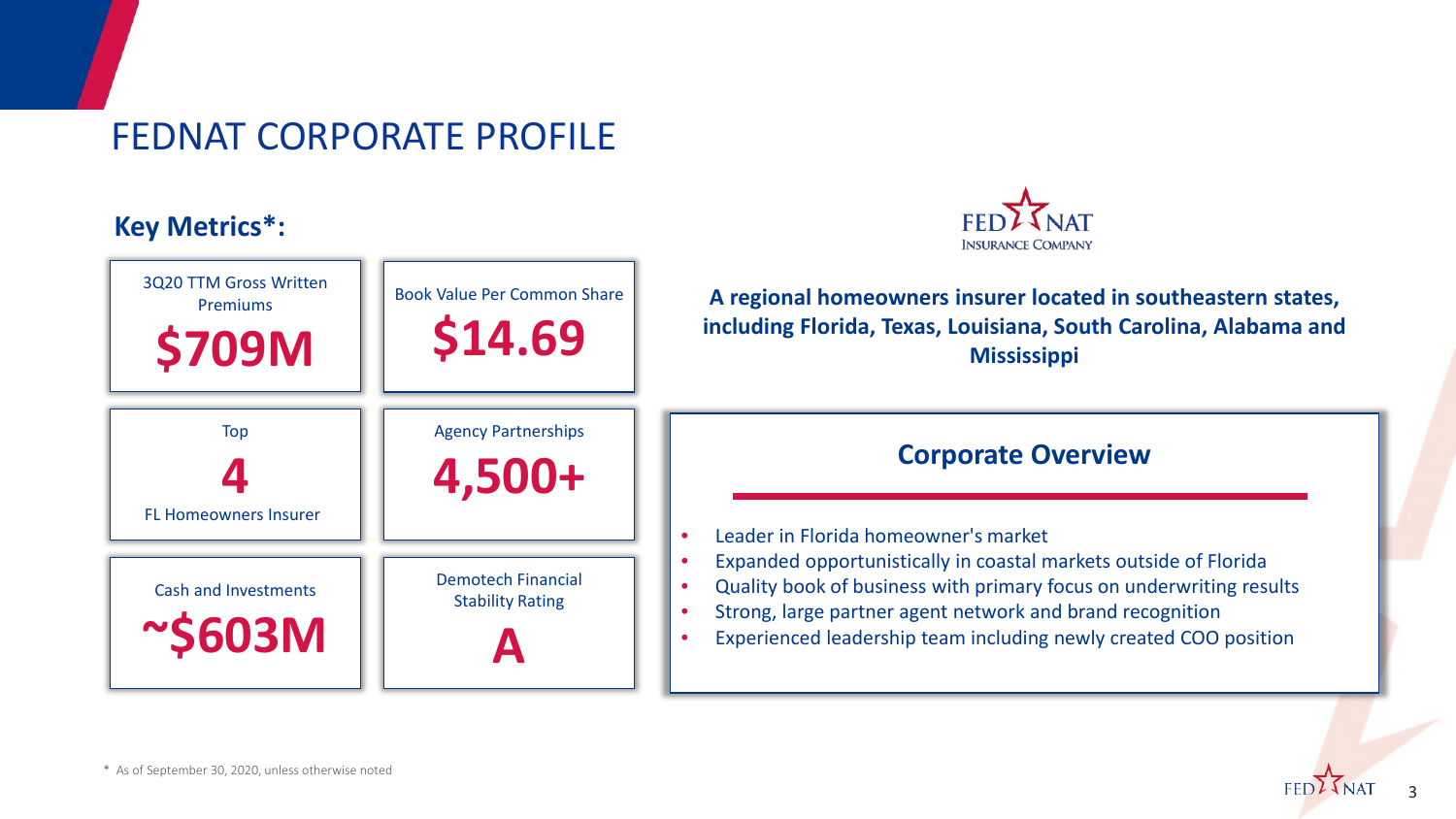### COVID-19 UPDATE

Limited, if any, exposure to the pandemic based on our product offerings and contractual obligations

- Our focus is on maintaining the safety, security and health of all our stakeholders, and closely monitoring the impacts of the pandemic on our operations, financial condition and results
- Over 95% of our staff is operating remote and can continue to do so indefinitely, through implementing business contingency plans
- Weathered the initial impact to our investment portfolio from immense market volatility
	- o Recouped 1Q20 equity and bond losses in 3Q20:
		- YTD realized gains of \$9.1M in bond portfolio
		- YTD realized losses of just \$0.2M and YTD unrealized gains of \$0.4M in equity portfolio
- Solid non-insurance company liquidity of \$61M
- Positioned to sustain our operational expenditure requirements with our existing capital levels, as well as capital allocation priorities in the event of a more severe economic downturn

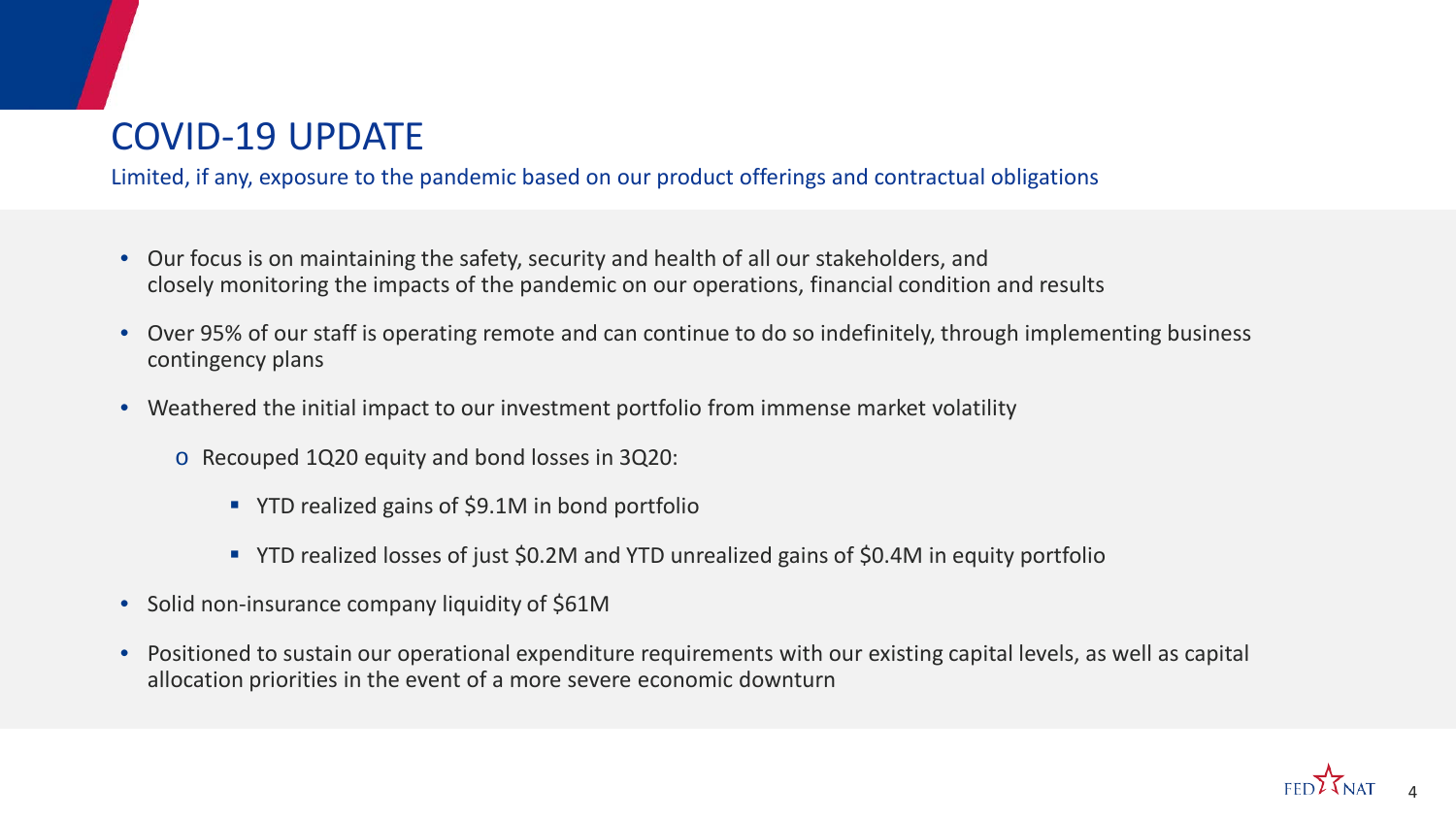### LONG-TERM VALUE DRIVERS

| <b>TAKING ACTION TO IMPROVE PROFITABILITY IN FLORIDA</b>                            | ✓<br>Strong brand and agent distribution with underwriting discipline<br>Multiple rounds of rate increases to counter challenging environment<br>√<br>Controlling policy counts and total exposures until rates more adequately<br>✓<br>reflect increased costs                 |
|-------------------------------------------------------------------------------------|---------------------------------------------------------------------------------------------------------------------------------------------------------------------------------------------------------------------------------------------------------------------------------|
| DIVERSIFYING RISK THROUGH EXPANSION OUTSIDE OF FLORIDA                              | Successful organic growth via partnership with MGU SageSure<br>✓<br>Accelerated expansion with acquisition of Maison in Dec. 2019<br>✓<br>Non-Florida markets have more favorable operating environment including<br>✓<br>less litigation and more flexibility in setting rates |
| <b>BENEFITING FROM MAISON CONTRIBUTIONS</b>                                         | \$8M+ annual reinsurance savings beginning with the 2019-2020 treaty year<br>✓<br>Continuing to raise rates at Maison and SageSure to ensure rate adequacy<br>√<br>\$3 million annual ongoing operational synergies<br>✓                                                        |
| $\widehat{\cdots}$<br><b>BALANCE SHEET SUPPORTS RETURNING VALUE TO SHAREHOLDERS</b> | \$10M remaining in share repurchase program for current calendar year<br>✓<br>Maintaining appropriate levels of statutory capital in insurance companies and<br>$\checkmark$<br>liquidity at holding company                                                                    |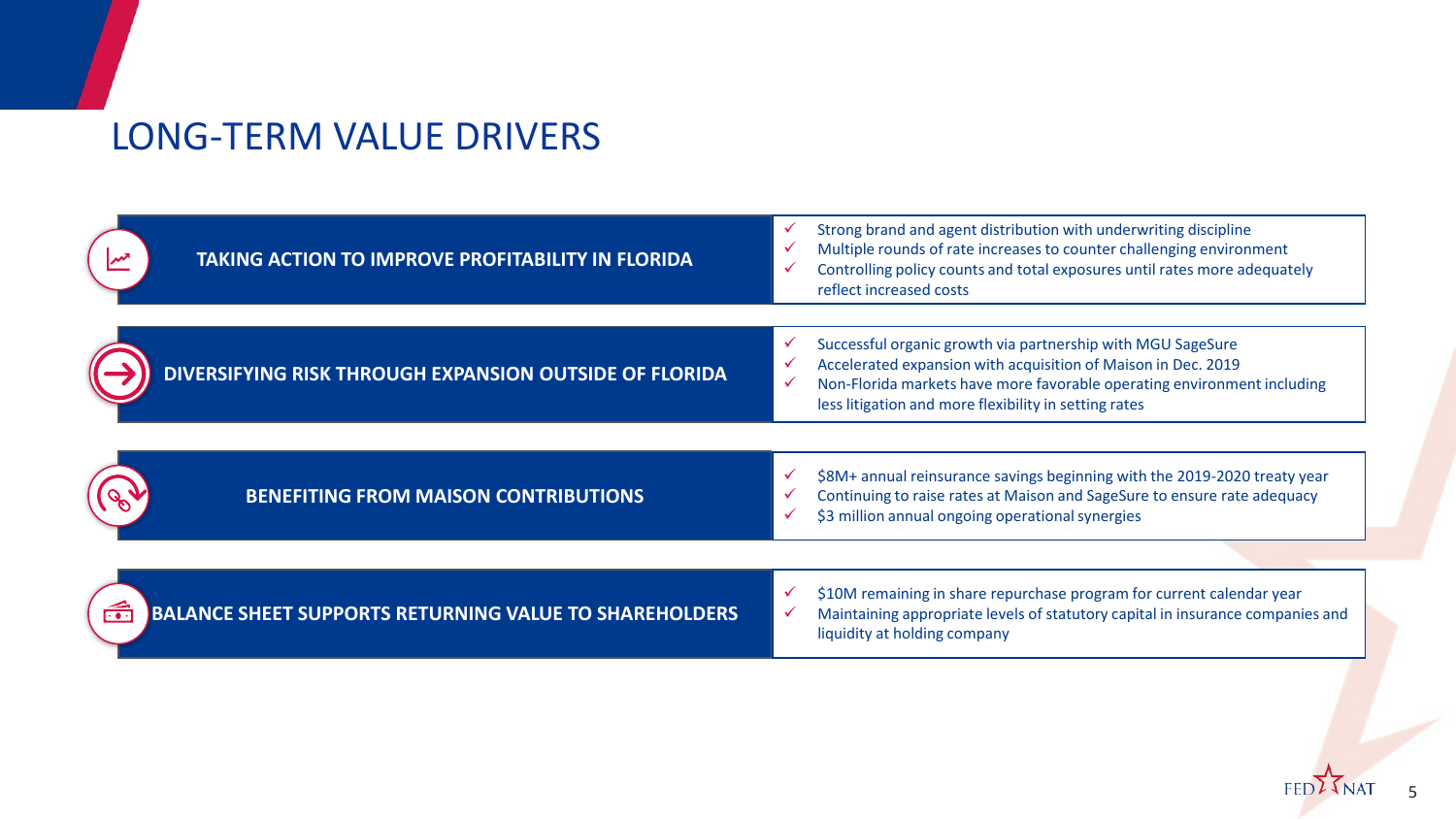### LEADING POSITION IN FRAGMENTED FLORIDA MARKET

Market dominated by "specialists," of which FedNat is among the *top four*, with limited national P&C carrier presence



- Nation's third largest state with 21 million people—projected at 26 million by 2030
- \$10 billion homeowners insurance market with strong home construction and growing housing inventory throughout the state
- Highly fragmented market with national players comprising less than 20%, none with higher market share than FedNat
- Large partner agent network, Allstate and GEICO agency relationships

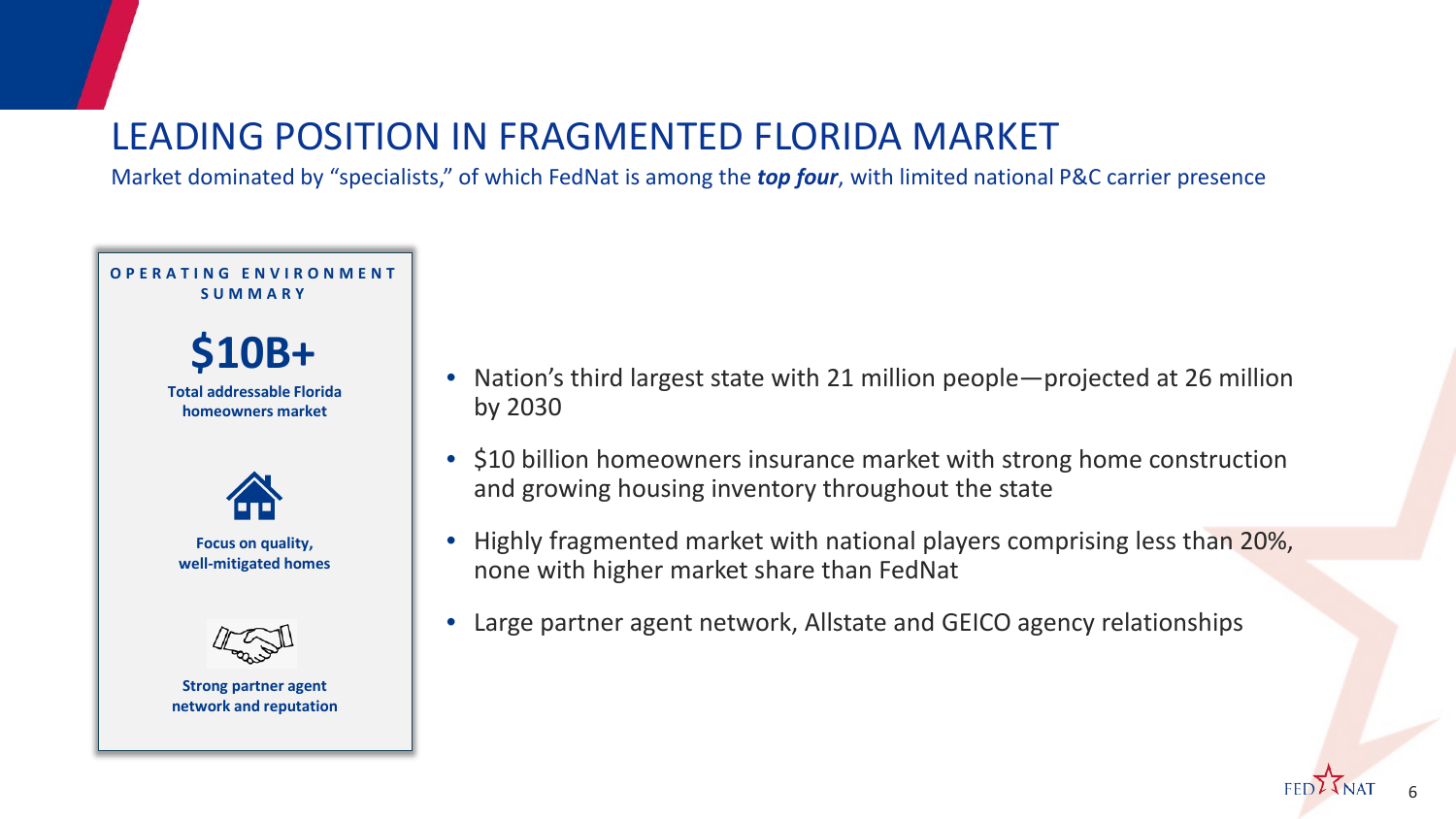### TAKING ACTION TO IMPROVE FLORIDA PROFITABILITY

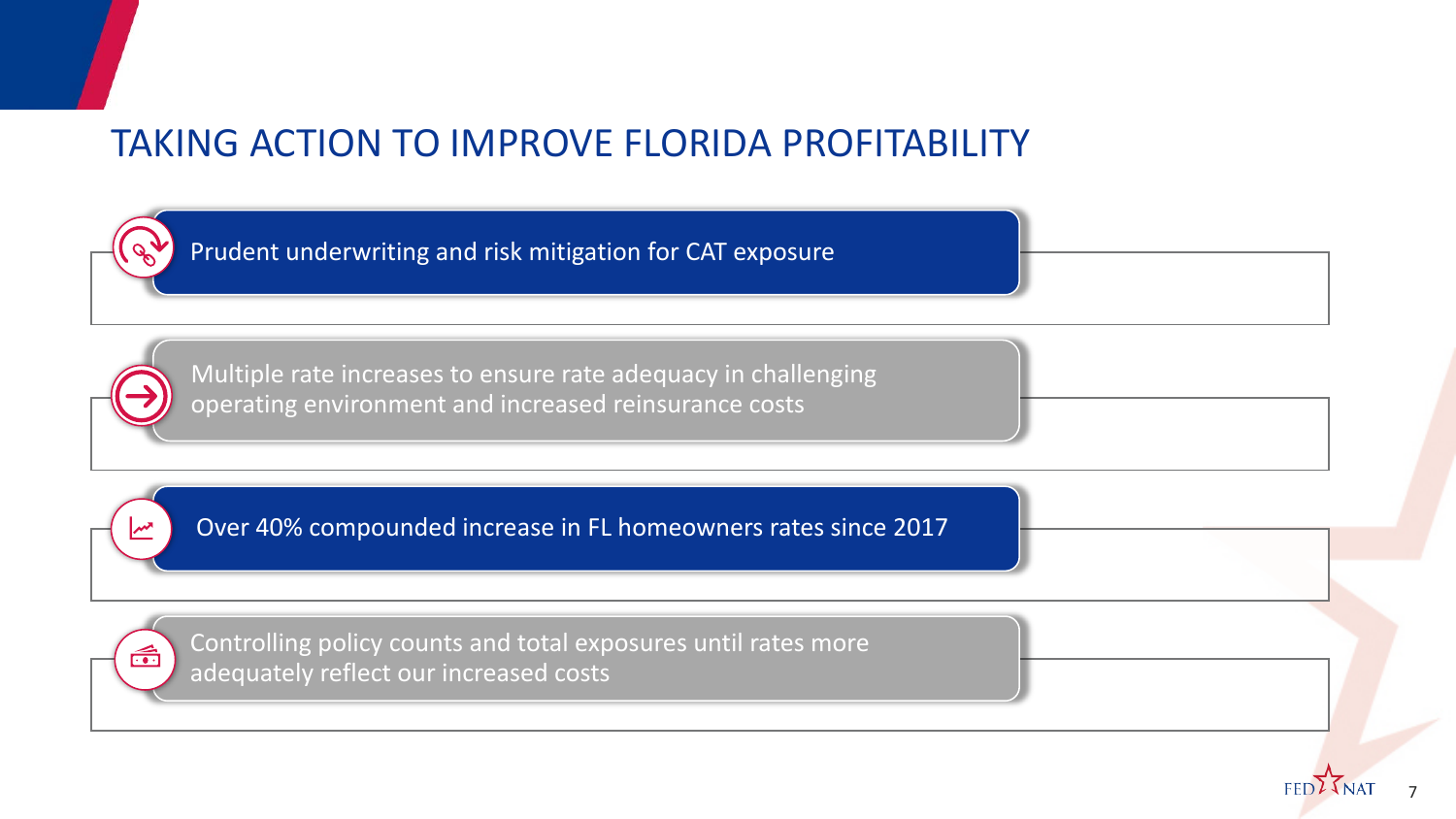### GEOGRAPHIC DISTRIBUTION OF FLORIDA HOMEOWNERS BOOK



- Statewide offering of Homeowners, Dwelling Fire, Condo and Renters
- Risk management through utilization of both analytics and geographic exposure management
- Distribute through independent retail partner agents and national carrier affinities
- Managed catastrophe exposure by ceding risk through reinsurance treaties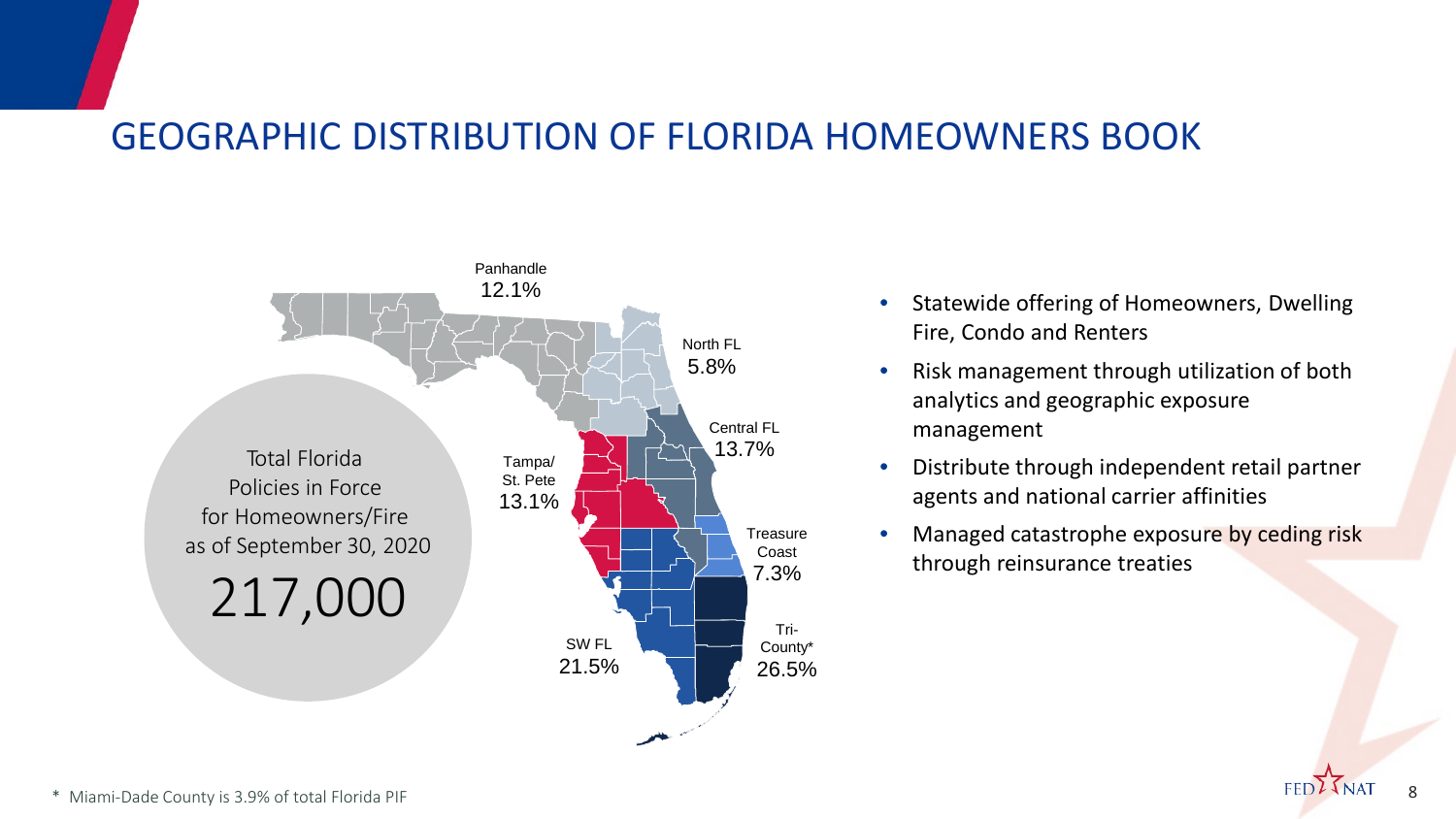### MANAGING OUR BOOK TO OPTIMIZE PROFITABILITY

#### **HOMEOWNERS FLORIDA TOTAL INSURED VALUE AND POLICIES IN-FORCE**



#### **HOMEOWNERS FLORIDA MARKET SHARE**

Premiums in Force and % Market Share



*Flat premiums on decreased exposure drives improved profitability profile*

FED?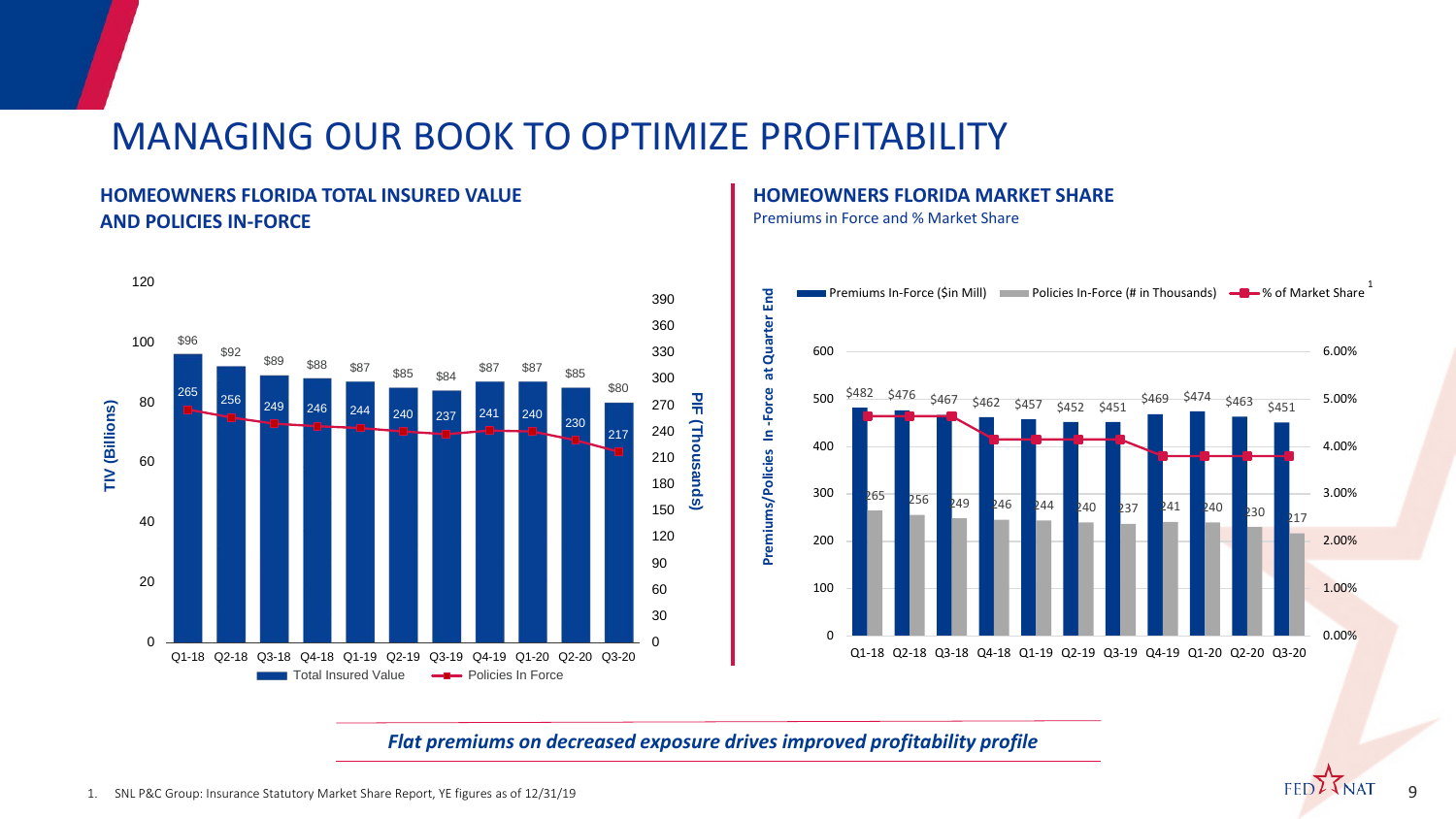### 2020-2021 REINSURANCE STRUCTURE\* -

#### FNIC / MNIC / MIC COMBINED SPEND OF \$283M



#### **NEW QUOTA-SHARE TREATY FOR NON-FLORIDA HOMEOWNERS**

50% quota-share with Anchor Re, wholly-owned subsidiary of Sage Sure. Increase to 80%, effective on December 1, 2020.

Mirrors the existing profit share with SageSure, so no impact on pre-tax results, but provides statutory surplus relief.

#### **REINSURANCE PARTNERS**



\* Depicts the '20-'21 program at its July 1, 2020 inception. To date, FNHC has utilized portions of the reinsurance capacity illustrated above and has purchased several additional covers to replace portions of the limit used, as outlined in our 8-K and 10-Q filings. None of the retention events from Q3-20 and Q4-20 are expected to exceed \$160 million on a gross loss basis.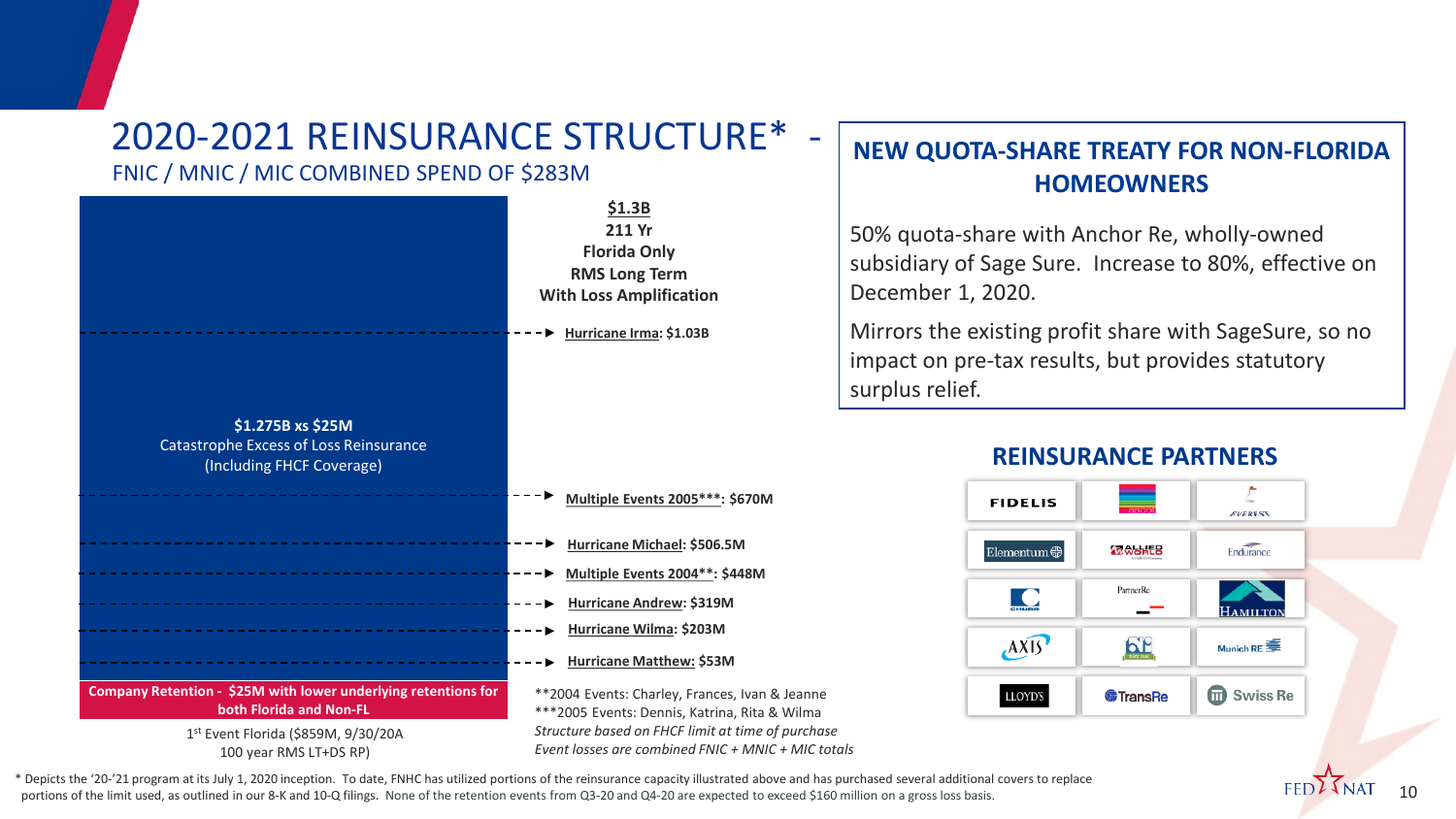### FNIC FLORIDA RATE CHANGE HISTORY





**FED**<sup>2</sup> 11

**48%**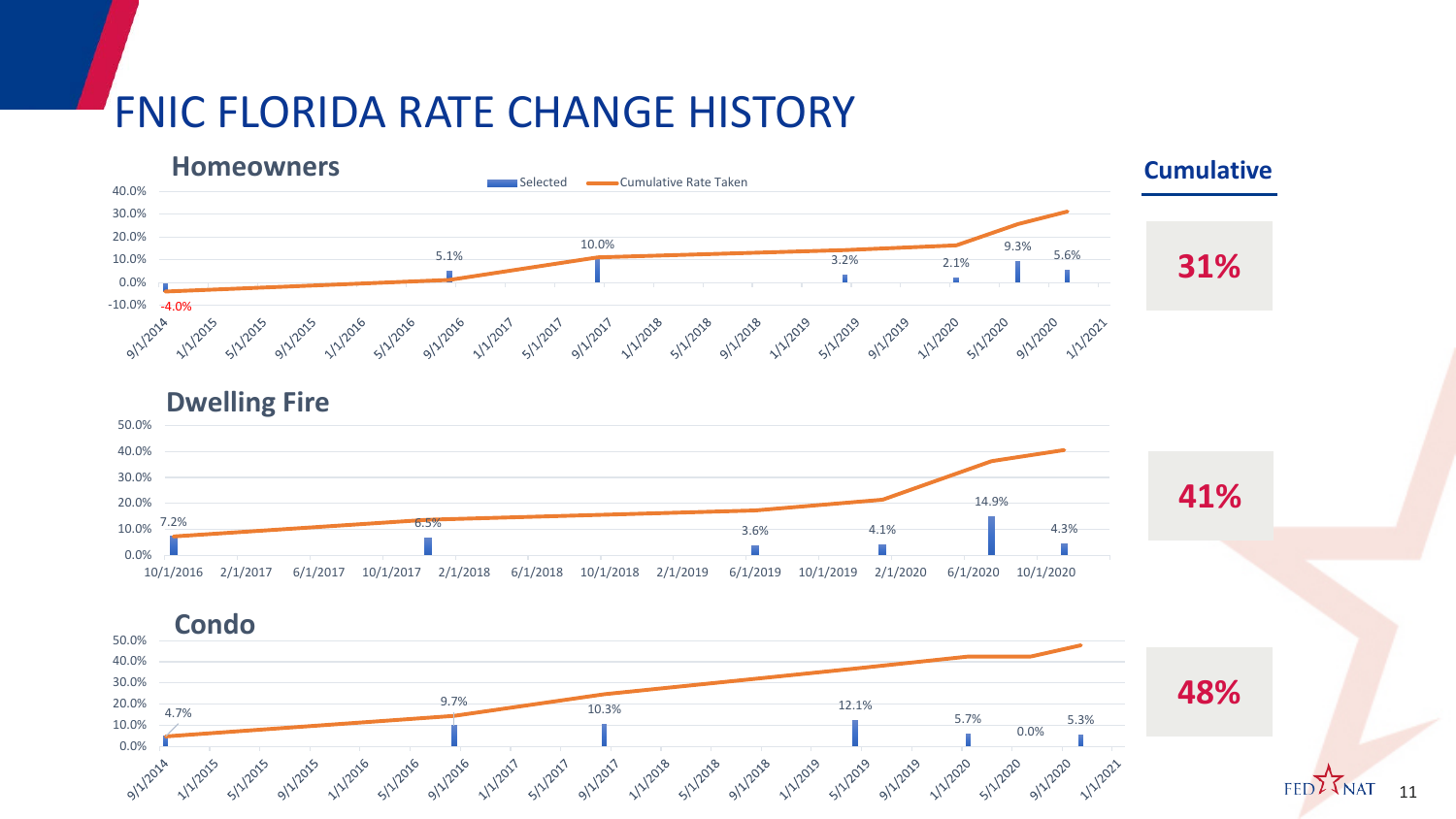### PROACTIVELY INCREASING HOMEOWNERS RATE IN 2020<sup>1</sup>

#### **INCREMENTAL PREMIUM IN 2021-2022**

*(In millions)*



12

FED?

1. Reflects actual and anticipated approvals of filed rate increases from April 2019 through December 2020.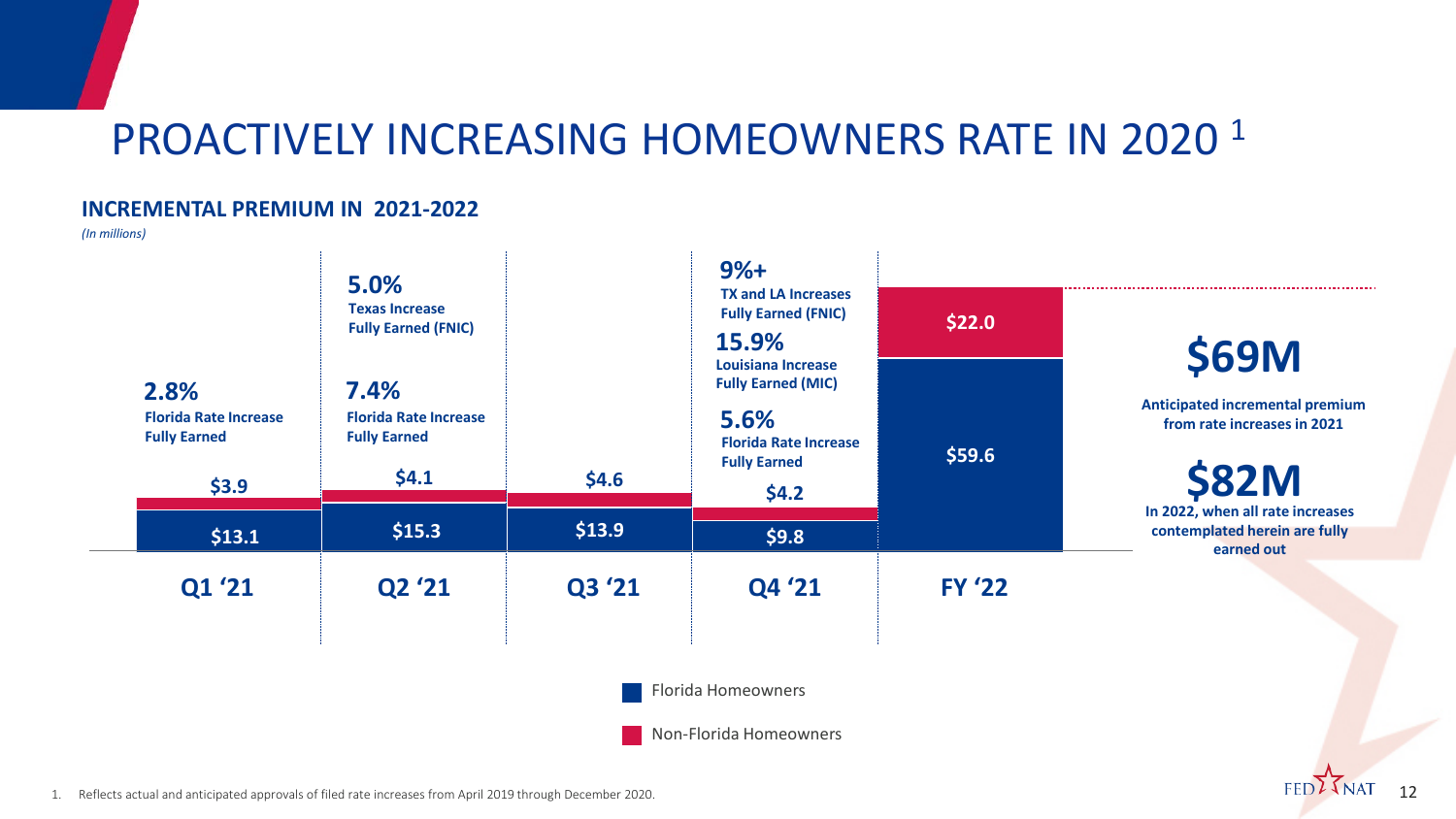### FOCUS ON ATTRACTIVE NON-FLORIDA HOMEOWNERS MARKETS



13

**FED**<sup>2</sup>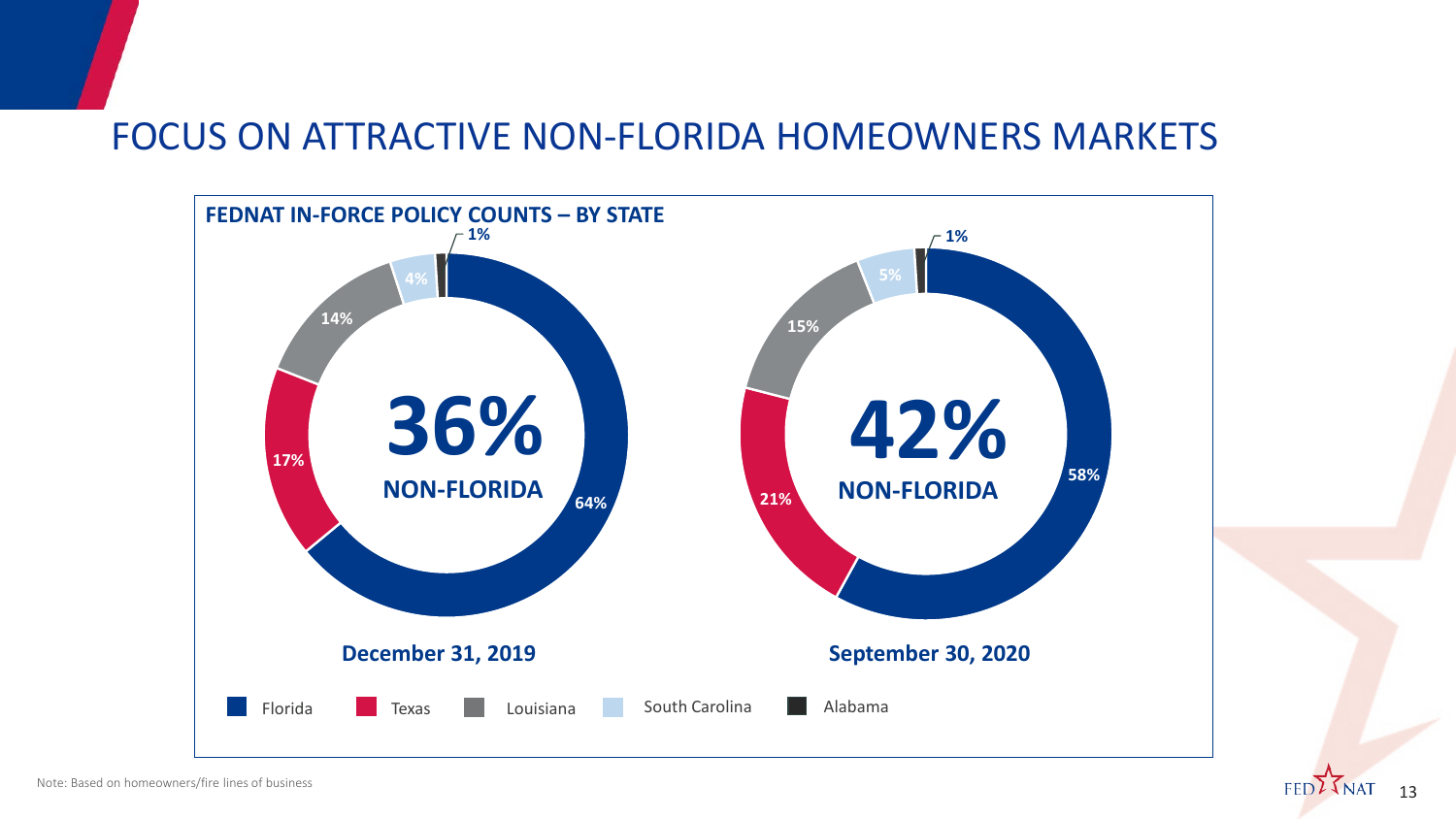### DIVERSIFYING OPPORTUNISTICALLY IN NON-FLORIDA MARKETS

- Better operating environment with less litigation and more rate flexibility
- Organic non-Florida growth over past 7+ years has been with our MGU partner, SageSure
- Accelerated geographic expansion strategy with Maison acquisition
- Staying narrow—Gulf and Atlantic coastal states, homeowners line
- Focus on coastal zones 1 and 2 where opportunity is greatest
- Leveraging best practices developed over our 25+ years of experience

*Greater combined ratio flexibility outside of Florida — targeted combined ratio at or under 90%*

14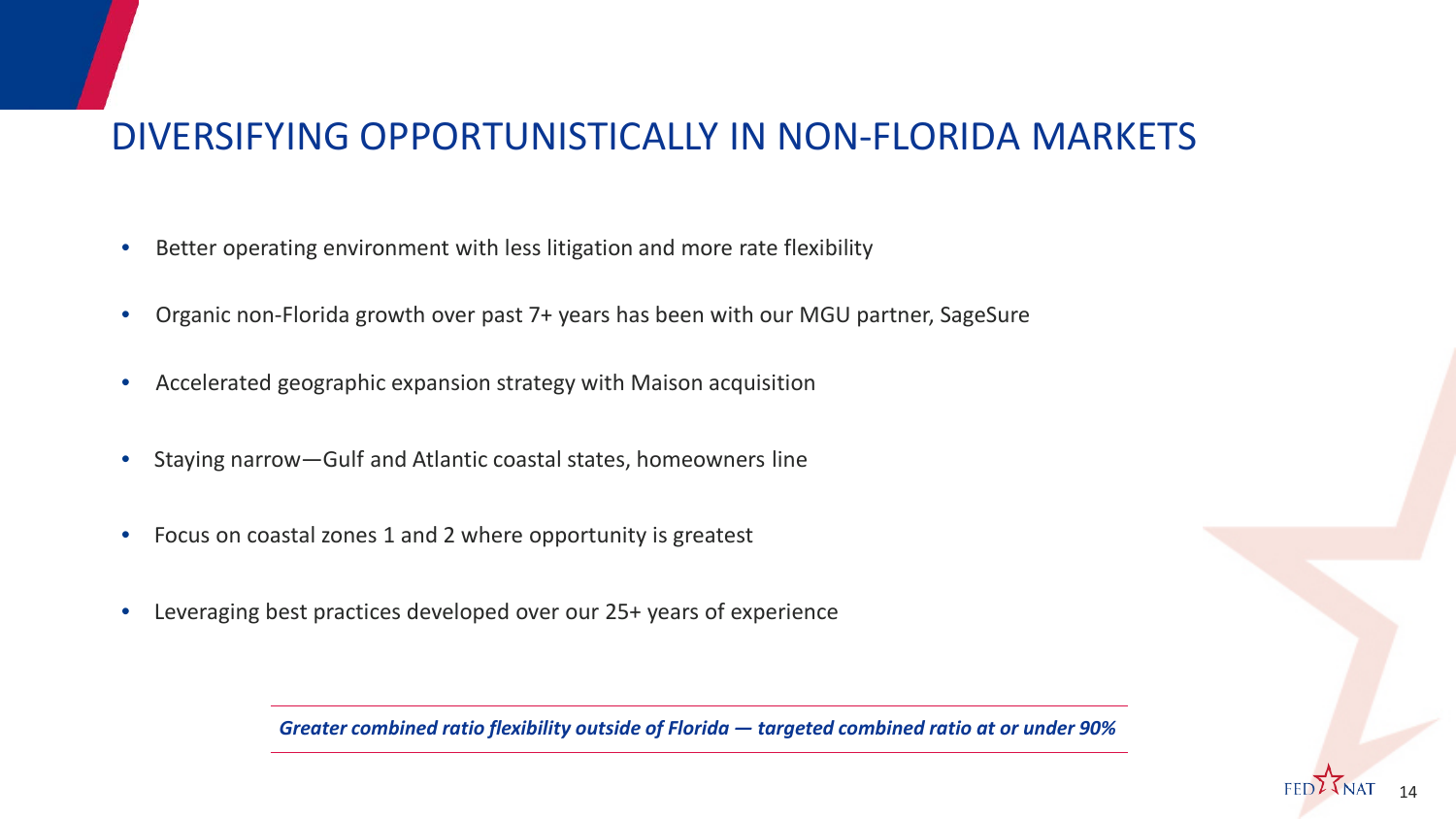| <b>FINANCIAL HIGHLIGHTS</b> |  |
|-----------------------------|--|
|-----------------------------|--|

| (in thousands)                                                    | 2017      | 2018      | 2019      | <b>3Q20YTD</b> |
|-------------------------------------------------------------------|-----------|-----------|-----------|----------------|
| <b>Gross Premiums Written</b>                                     | \$603,417 | \$567,764 | \$610,608 | \$558,492      |
| <b>Gross Premiums Earned</b>                                      | 603,193   | 580,020   | 582,334   | 538,988        |
| <b>Net Premiums Earned</b>                                        | 333,481   | 355,257   | 363,652   | 300,934        |
| <b>Net Investment Income</b>                                      | 10,254    | 12,460    | 15,901    | 9,637          |
| <b>Total Revenues</b>                                             | 391,662   | 396,093   | 414,961   | 347,034        |
| <b>Net Income (Loss)</b>                                          | 7,989     | 14,928    | 1,011     | (40,091)       |
| <b>Diluted Earnings per Share</b>                                 | \$0.60    | \$1.16    | \$0.08    | \$(2.89)       |
| Adjusted Operating Income (Loss) <sup>1</sup>                     | 2,700     | 19,990    | (361)     | (45, 303)      |
| <b>Adjusted Operating Income (Loss)</b><br>per Share <sup>1</sup> | \$0.21    | \$1.51    | \$(0.03)  | $$$ (3.26)     |
| <b>Diluted Shares Outstanding</b>                                 | 13,250    | 12,867    | 13,023    | 13,890         |

#### **NINE MTHS ENDED 9/30/20**

- Adjusted operating loss of \$(3.26) per share includes \$(3.85) per share in net CAT losses from Hurricane Laura and Sally as well as other severe weather events in Florida, Texas and Louisiana, totaling *\$352M* of gross losses and *\$89M* net of all recoveries
- Adjusted operating loss also includes reserve strengthening, pre-tax, of ~\$6M or \$(0.27) per share for prior accident years, primarily the 2019 accident year in Florida homeowners
- Gross premiums written increased 21% over 3Q19YTD, with Florida homeowners essentially flat and 103% growth in non-Florida homeowners business
- Repurchased 800K shares at a discount to book value.

15

**FED**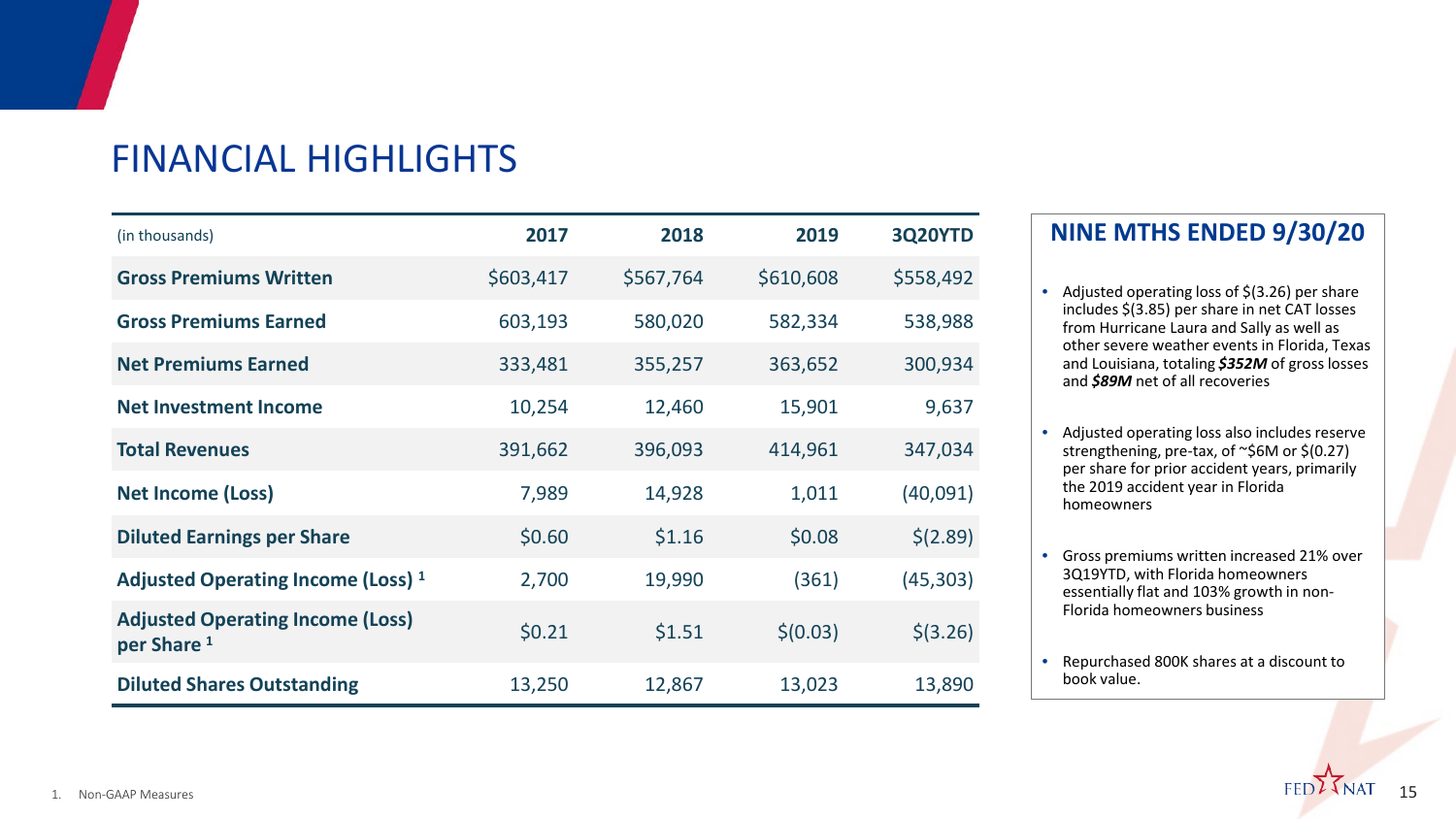### OPERATING RATIOS

|                                                            | 2017  | 2018   | 2019  | <b>3Q20YTD</b> |
|------------------------------------------------------------|-------|--------|-------|----------------|
| <b>Net Loss Ratio</b>                                      | 74.2  | 64.3   | 75.1  | 99.0           |
| <b>Net Expense Ratio</b>                                   | 40.5  | 40.3   | 35.9  | 35.7           |
| <b>Combined Ratio</b>                                      | 114.7 | 104.6  | 111.0 | 134.7          |
|                                                            |       |        |       |                |
| <b>Effect of Current Year CAT Losses on Combined Ratio</b> | 9.1   | 8.9    | 14.5  | 29.6           |
| <b>Effect of Prior Year Development on Combined Ratio</b>  | 0.6   | (0.8)  | 3.0   | 2.0            |
| <b>Underlying Combined Ratio 1</b>                         | 105.0 | 96.5   | 93.5  | 103.1          |
|                                                            |       |        |       |                |
| <b>Adjusted Operating Return on Equity</b>                 | 1.30  | 9.4    | (0.2) | (26.4)         |
| <b>Effect of Current Year CAT Losses</b>                   | 8.7   | 11.1   | 17.1  | 31.2           |
| <b>Effect of Prior Year Development</b>                    | 0.6   | $-1.0$ | 3.6   | 2.2            |
| Underlying Operating Return on Equity <sup>1</sup>         | 10.6  | 19.5   | 20.5  | 7.0            |

1. Non-GAAP Measures  $\text{FED}\,\blacktriangle$  <code>NAI 16</code>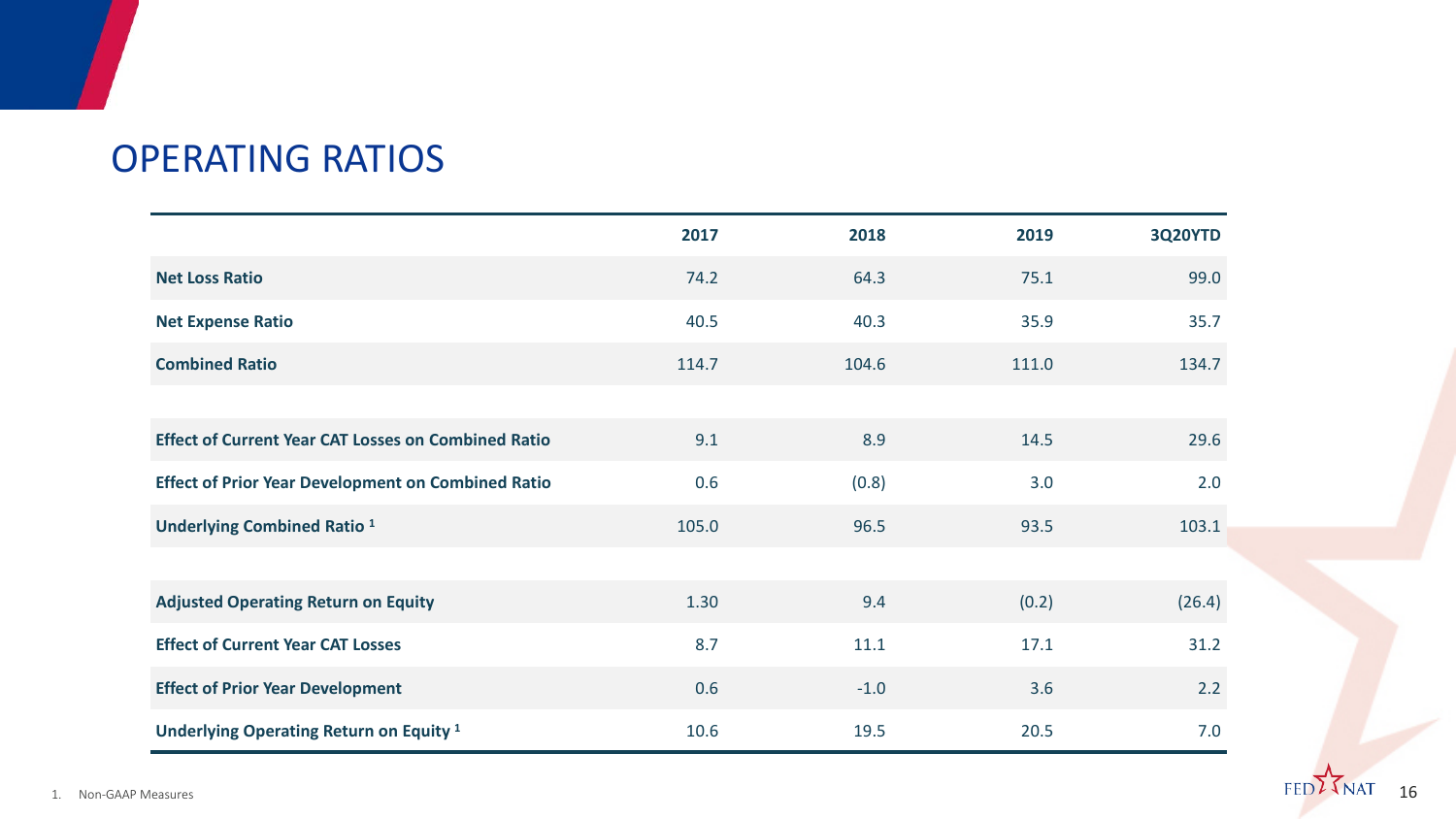### CAPITAL STRUCTURE







#### **FINANCIAL LEVERAGE Debt/Capital**



#### **UNDERWRITING LEVERAGE NPE/Equity**



17

**FED**<sup>2</sup>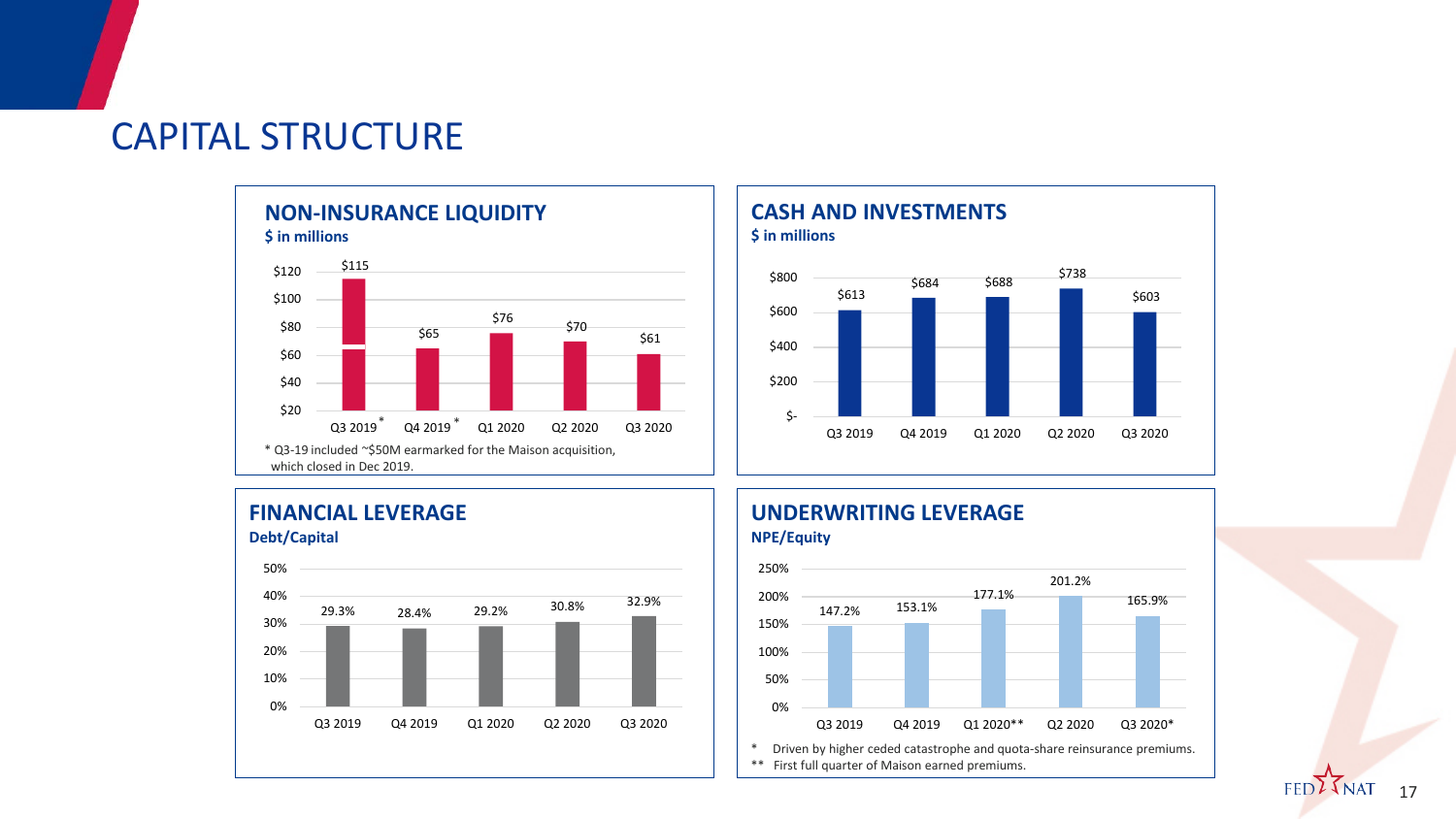### CONSERVATIVE INVESTMENT PORTFOLIO



- Designed to preserve capital, maximize after-tax investment income, maintain liquidity and minimize risk
- As of 9/30/2020, 100% of the Company's fixed income portfolio was rated investment grade
	- Average duration: 2.985 years
	- Composite rating: A (S&P Composite)
	- YTM: 1.078%
	- Book yield: 2.153%
- Historical total returns on cash and investments as of 9/30/2020
	- 1 Year: 4.79%
	- 2 Years: 5.74%
- Sold all equities in October to minimize risk

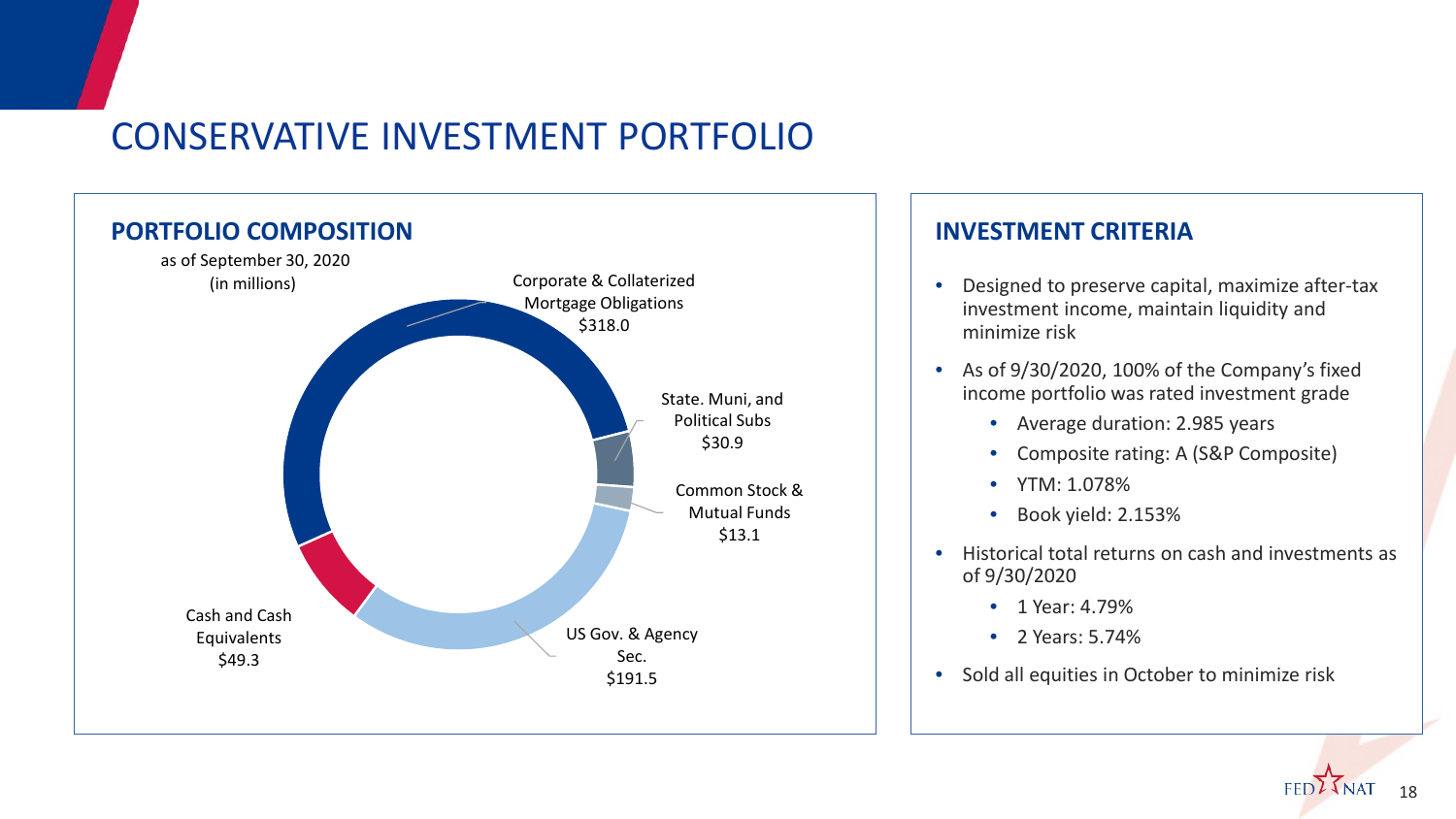### LONG-TERM VALUE DRIVERS

- Focused on profitable underwriting opportunities in core homeowners business
	- o Continued action to improve profitability in Florida
	- o Focusing on profitable underwriting in attractive markets outside of Florida
	- o Benefiting from Maison acquisition that expanded non-Florida business
- Rate increases in Florida and non-FL states expected to add almost \$70M in incremental premium in 2021 vs. 2020
- Long-term target combined ratio of 95% for Florida and 90% for non-Florida states
- Long-term target ROE of 15% in years with normalized CAT activity, once rate increases have fully earned in
- Track record of returning value to shareholders through dividends and repurchases